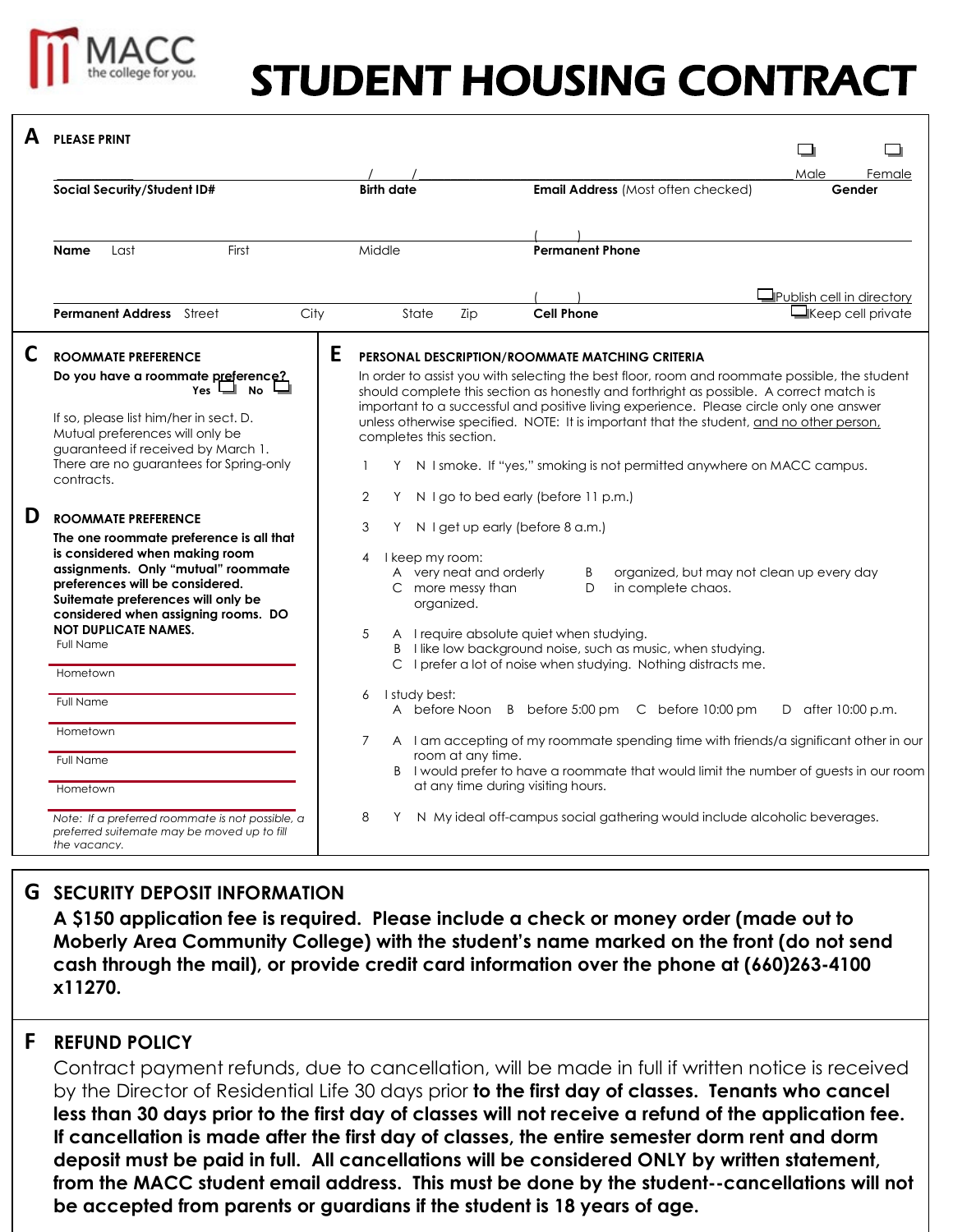# Fall 2021 thru Spring 2022 Academic Year

### **B IN CASE OF EMERGENCY**

|    | Contact                                                                                                                                                                                                                                                                                                                                                                                                          | Name                                                                                                                                                                                    |        |                                                                                                                                                                                                                                                                                          |              | <b>Relationship to Student</b> |  |                                                         |     |  |  |
|----|------------------------------------------------------------------------------------------------------------------------------------------------------------------------------------------------------------------------------------------------------------------------------------------------------------------------------------------------------------------------------------------------------------------|-----------------------------------------------------------------------------------------------------------------------------------------------------------------------------------------|--------|------------------------------------------------------------------------------------------------------------------------------------------------------------------------------------------------------------------------------------------------------------------------------------------|--------------|--------------------------------|--|---------------------------------------------------------|-----|--|--|
|    |                                                                                                                                                                                                                                                                                                                                                                                                                  |                                                                                                                                                                                         |        |                                                                                                                                                                                                                                                                                          |              |                                |  |                                                         |     |  |  |
|    | <b>Address</b>                                                                                                                                                                                                                                                                                                                                                                                                   | Street                                                                                                                                                                                  |        |                                                                                                                                                                                                                                                                                          | City         |                                |  | State                                                   | Zip |  |  |
|    |                                                                                                                                                                                                                                                                                                                                                                                                                  |                                                                                                                                                                                         |        |                                                                                                                                                                                                                                                                                          |              |                                |  |                                                         |     |  |  |
|    | Day Phone                                                                                                                                                                                                                                                                                                                                                                                                        |                                                                                                                                                                                         |        |                                                                                                                                                                                                                                                                                          |              | <b>Evening Phone</b>           |  |                                                         |     |  |  |
| 9  |                                                                                                                                                                                                                                                                                                                                                                                                                  |                                                                                                                                                                                         |        | I listen to the following two (2) types of music most often. (circle only two)                                                                                                                                                                                                           |              |                                |  |                                                         |     |  |  |
|    | A<br>Β                                                                                                                                                                                                                                                                                                                                                                                                           | Alternative<br><b>Classic Rock</b>                                                                                                                                                      | D<br>Ε | Rap/Hip-Hop<br>Country                                                                                                                                                                                                                                                                   | G<br>Н       | Jazz<br>Punk/Ska/Emo           |  | Techno<br>K 70s and 80s                                 |     |  |  |
|    | C                                                                                                                                                                                                                                                                                                                                                                                                                | Soft Rock/Rhythmic                                                                                                                                                                      | F      | Classical/Instrumental                                                                                                                                                                                                                                                                   | $\mathbf{L}$ | Pop (Top 40)                   |  | Religious/Spiritual                                     |     |  |  |
| 10 | I wish to have the following two (2) lifestyles most in common with my roommate. (circle only two)                                                                                                                                                                                                                                                                                                               |                                                                                                                                                                                         |        |                                                                                                                                                                                                                                                                                          |              |                                |  |                                                         |     |  |  |
|    | Religious/Spiritual<br>Very quiet in nature<br>E<br>Α                                                                                                                                                                                                                                                                                                                                                            |                                                                                                                                                                                         |        |                                                                                                                                                                                                                                                                                          |              |                                |  |                                                         |     |  |  |
|    | Β                                                                                                                                                                                                                                                                                                                                                                                                                | Conservative                                                                                                                                                                            | F.     | Computer Savvy/Gamer                                                                                                                                                                                                                                                                     |              |                                |  |                                                         |     |  |  |
|    | С<br>Liberal<br>D                                                                                                                                                                                                                                                                                                                                                                                                | Sports Enthusiast                                                                                                                                                                       | G<br>H | <b>High Academic Standards</b><br>Performing Arts/Theatre/Dance                                                                                                                                                                                                                          |              |                                |  |                                                         |     |  |  |
|    |                                                                                                                                                                                                                                                                                                                                                                                                                  |                                                                                                                                                                                         |        |                                                                                                                                                                                                                                                                                          |              |                                |  |                                                         |     |  |  |
| 11 |                                                                                                                                                                                                                                                                                                                                                                                                                  | From the previous questions, I feel this one (1) question is most important when matching me with a roommate.<br>6<br>7 8 9<br>(circle only one) $1 \t2 \t3 \t4 \t5$<br>$\overline{10}$ |        |                                                                                                                                                                                                                                                                                          |              |                                |  |                                                         |     |  |  |
| 12 |                                                                                                                                                                                                                                                                                                                                                                                                                  |                                                                                                                                                                                         |        |                                                                                                                                                                                                                                                                                          |              |                                |  |                                                         |     |  |  |
|    | N.                                                                                                                                                                                                                                                                                                                                                                                                               |                                                                                                                                                                                         |        | I am a member of a Moberly Area Community College basketball team.                                                                                                                                                                                                                       |              |                                |  |                                                         |     |  |  |
| 13 | Y<br>N                                                                                                                                                                                                                                                                                                                                                                                                           |                                                                                                                                                                                         |        | I am interested in residing with an international student                                                                                                                                                                                                                                |              |                                |  |                                                         |     |  |  |
| 14 | Y<br>N                                                                                                                                                                                                                                                                                                                                                                                                           |                                                                                                                                                                                         |        | I am interested in working in the residence hall.                                                                                                                                                                                                                                        |              |                                |  |                                                         |     |  |  |
| 15 | Describe any physical or mental condition which might require special consideration. Please note that if your condition is regarded as a<br>disability, your request must also be submitted to the Special Needs office for review. Disability-related requests for accommodations will be<br>evaluated by the Special Needs office when supported by documentation of disability from a qualified professional. |                                                                                                                                                                                         |        |                                                                                                                                                                                                                                                                                          |              |                                |  |                                                         |     |  |  |
|    |                                                                                                                                                                                                                                                                                                                                                                                                                  |                                                                                                                                                                                         |        |                                                                                                                                                                                                                                                                                          |              |                                |  |                                                         |     |  |  |
|    |                                                                                                                                                                                                                                                                                                                                                                                                                  |                                                                                                                                                                                         |        |                                                                                                                                                                                                                                                                                          |              |                                |  |                                                         |     |  |  |
|    |                                                                                                                                                                                                                                                                                                                                                                                                                  |                                                                                                                                                                                         |        |                                                                                                                                                                                                                                                                                          |              |                                |  |                                                         |     |  |  |
|    |                                                                                                                                                                                                                                                                                                                                                                                                                  |                                                                                                                                                                                         |        |                                                                                                                                                                                                                                                                                          |              |                                |  |                                                         |     |  |  |
|    |                                                                                                                                                                                                                                                                                                                                                                                                                  |                                                                                                                                                                                         |        |                                                                                                                                                                                                                                                                                          |              |                                |  |                                                         |     |  |  |
|    | <b>IMPORTANT NOTICE</b>                                                                                                                                                                                                                                                                                                                                                                                          |                                                                                                                                                                                         |        |                                                                                                                                                                                                                                                                                          |              |                                |  |                                                         |     |  |  |
|    |                                                                                                                                                                                                                                                                                                                                                                                                                  |                                                                                                                                                                                         |        | In accordance with Missouri Law (RSMo 174.335), before moving into a Moberly Area Community College residence hall, a student (or parent, if                                                                                                                                             |              |                                |  |                                                         |     |  |  |
|    |                                                                                                                                                                                                                                                                                                                                                                                                                  |                                                                                                                                                                                         |        | the student is under 18 years of age) is required to sign a waiver acknowledging they have either:                                                                                                                                                                                       |              |                                |  |                                                         |     |  |  |
|    |                                                                                                                                                                                                                                                                                                                                                                                                                  |                                                                                                                                                                                         |        | 1. elected to receive the meningococcal vaccine and, therefore, will present a vaccination record to the Moberly Area Community                                                                                                                                                          |              |                                |  |                                                         |     |  |  |
|    | $-$ or $-$                                                                                                                                                                                                                                                                                                                                                                                                       |                                                                                                                                                                                         |        | College Department of Housing (attach record to this contract or provide before moving into the residence halls),                                                                                                                                                                        |              |                                |  |                                                         |     |  |  |
|    |                                                                                                                                                                                                                                                                                                                                                                                                                  |                                                                                                                                                                                         |        | 2. received a waiver from a licensed physician, or have a written waiver stating it is against religious beliefs of the student.                                                                                                                                                         |              |                                |  |                                                         |     |  |  |
|    |                                                                                                                                                                                                                                                                                                                                                                                                                  |                                                                                                                                                                                         |        | Signature(s) below will constitute acknowledgement and compliance with Missouri law.                                                                                                                                                                                                     |              |                                |  |                                                         |     |  |  |
|    |                                                                                                                                                                                                                                                                                                                                                                                                                  |                                                                                                                                                                                         |        |                                                                                                                                                                                                                                                                                          |              |                                |  |                                                         |     |  |  |
|    |                                                                                                                                                                                                                                                                                                                                                                                                                  | <b>CONTRACT AGREEMENT</b>                                                                                                                                                               |        |                                                                                                                                                                                                                                                                                          |              |                                |  |                                                         |     |  |  |
|    |                                                                                                                                                                                                                                                                                                                                                                                                                  |                                                                                                                                                                                         |        | I HEREBY AGREE TO PAY THE FULL RENTAL AMOUNT OF \$2,800.00                                                                                                                                                                                                                               |              |                                |  | SCHOOL YEAR FOR THE CONTRACTED PERIOD AND OTHER HOUSING |     |  |  |
|    |                                                                                                                                                                                                                                                                                                                                                                                                                  |                                                                                                                                                                                         |        | CHARGES AS PRESCRIBED. I CERTIFY THAT I HAVE READ AND UNDERSTAND THIS STUDENT HOUSING CONTRACT, INCLUDING THE TERMS AND                                                                                                                                                                  |              |                                |  |                                                         |     |  |  |
|    |                                                                                                                                                                                                                                                                                                                                                                                                                  |                                                                                                                                                                                         |        | CONDITIONS ON THE REVERSE SIDE, AND AGREE TO THE PROVISIONS THEREIN. THIS IS A LEGAL AND BINDING CONTRACT FOR THE ENTIRE<br>ACADEMIC YEAR (BOTH FALL AND SPRING SEMESTERS). SUBMISSION OF THE CONTRACT AND DEPOSIT IS NOT A GUARANTEE A ROOM WILL BE                                     |              |                                |  |                                                         |     |  |  |
|    | <b>ASSIGNED.</b>                                                                                                                                                                                                                                                                                                                                                                                                 |                                                                                                                                                                                         |        |                                                                                                                                                                                                                                                                                          |              |                                |  |                                                         |     |  |  |
|    |                                                                                                                                                                                                                                                                                                                                                                                                                  |                                                                                                                                                                                         |        |                                                                                                                                                                                                                                                                                          |              |                                |  |                                                         |     |  |  |
|    |                                                                                                                                                                                                                                                                                                                                                                                                                  | Signature of Student                                                                                                                                                                    |        |                                                                                                                                                                                                                                                                                          |              |                                |  | Date                                                    |     |  |  |
|    |                                                                                                                                                                                                                                                                                                                                                                                                                  |                                                                                                                                                                                         |        |                                                                                                                                                                                                                                                                                          |              |                                |  |                                                         |     |  |  |
| H  |                                                                                                                                                                                                                                                                                                                                                                                                                  | Signature of Parent or Legal Guardian                                                                                                                                                   |        | The signature of both the parent/guardian and the student are required for students under eighteen(18) years of age.                                                                                                                                                                     |              |                                |  | Date                                                    |     |  |  |
|    |                                                                                                                                                                                                                                                                                                                                                                                                                  |                                                                                                                                                                                         |        |                                                                                                                                                                                                                                                                                          |              |                                |  |                                                         |     |  |  |
|    |                                                                                                                                                                                                                                                                                                                                                                                                                  |                                                                                                                                                                                         |        | Moberly Area Community College is committed to a policy of non-discrimination on the basis of sex, handicap, race, creed, color, religion,                                                                                                                                               |              |                                |  |                                                         |     |  |  |
|    |                                                                                                                                                                                                                                                                                                                                                                                                                  |                                                                                                                                                                                         |        | national origin, age, and marital or parental status in admissions, educational programs or activities, and employment as specified by federal<br>and state laws and regulations. Inquiries concerning Equal Opportunity, Title IX, Section 504, or any other matter concerning the non- |              |                                |  |                                                         |     |  |  |

Please sign and return the **white copy** with the required **\$150.00 security deposit** to Residential Life Director, Moberly Area Community College, 101 College Avenue, Moberly, MO 65270. You will be notified if you are assigned a room in the residence hall.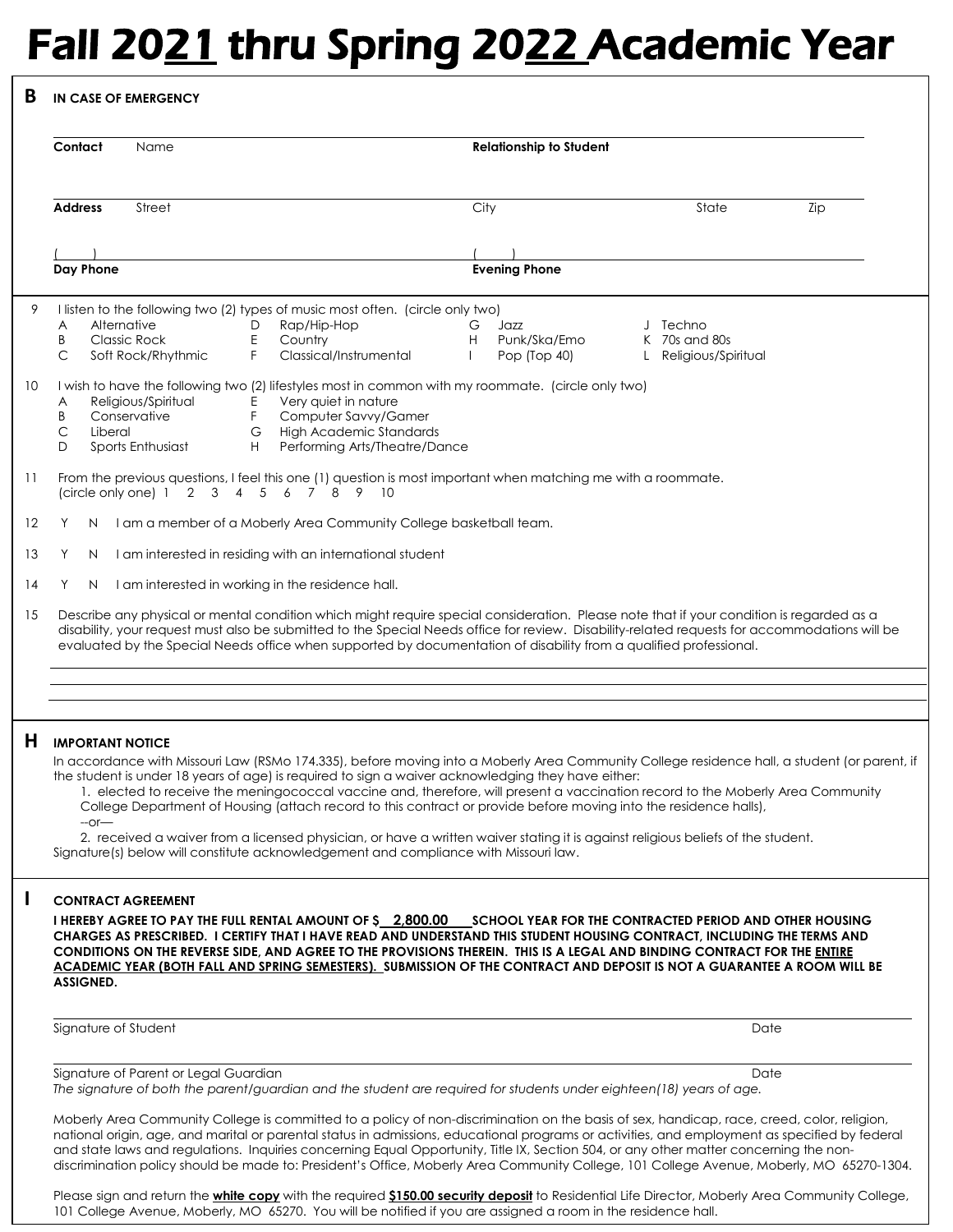# TERMS AND CONDITIONS OF THE STUDENT HOUSING CONTRACT The following Terms and conditions are included as a part of the Contract between Moberly Area Community College and the residents of Moberly Area Community College student housing.

**1. <b>TERM:** This Contract is for the entire academic year (Fall and Spring semesters) or the remaining portion of the academic year at the time of the initial occupancy. **Housing may be refused to Student at any time before or during the contract period based on previous and current conduct**; if Student poses a safety risk to themselves or other residents; if Student has a detrimental effect on the community environment; if Student has outstanding debts to Moberly Area Community College; if Student is not enrolled in at least twelve (12) credit hours at any time during the contract period; or if Student is under the age of 17 at time of occupancy. **If you are denied housing you will also be denied visitation.**

**2. DEPOSIT:** A security deposit of One-Hundred Fifty Dollars (\$150.00) is required upon execution of this Contract. The security deposit of returning student housing residents will transfer to this Contract if already received. The deposit will be returned upon completion of this Contract, if all outstanding obligations owed MACC are paid, there are no damages to the premises or furnishings provided to Student, and the proper check-out procedures are followed. Student agrees that the deposit is not a trust fund and may be commingled with Moberly Area Community College's funds, and that Moberly Area Community College is not required to pay interest thereon. Student agrees to arrange with a representative of Moberly Area Community College for a reasonable time for inspection of the premises at or near termination of the Contract, to determine the amount of security deposit to be withheld, if any, because of damage to the premises and furnishings. Student understands and agrees that "damage" includes missing furnishings and any unusual or abnormal wear and tear, including uncleanliness, and that cleaning fees may be charged, if necessary, as a part of damages. Student agrees that the deposit may be applied toward any default in payment of amounts required by this Contract or breach of this by Student, and Student will additionally remain responsible for payment of all damage to premises and furnishings.

**3. COSTS AND PAYMENTS:** Moberly Area Community College, by formal action of the Board of Trustees, shall set the fees for room and board, and Moberly Area Community College shall thereafter notify Student of the fees for the accommodations assigned. Amounts required by this Contract will be reflected on Student's college account. Payments are to be sent to the Business Office and are due August 15 for the fall semester and January 15 for the spring semester.

If Student shall fail to make payment according to the schedule set forth herein, Moberly Area Community College may withhold grade reports and all other records or information requested by Student or third parties, as well as prevent Student from registering for future semesters. If Student has already registered for the subsequent semester, his/her registration may be canceled. Failure to pay may result in Student being reported to a credit service. Student must pay the balance of the account in full upon request if the monthly payments become past due. Student agrees to pay costs of collecting the account including reasonable attorney's fees and court costs. Student further agrees that the venue for any action to collect the account will be in the Circuit Court of Randolph County, Missouri.

**4. COMMUNITY:** Student agrees to abide by the laws of the State of Missouri; the ordinances of the City of Moberly; the Rules, Policies and the Disciplinary Code of Moberly Area Community College. Student is responsible for the policies and procedures as set forth in the *Guide to Residence Hall Living*, including check-in and check-out procedures and policies. Moberly Area Community College shall have the right from time to time to change and to establish such additional rules, regulations, policies, codes, or procedures as may be required in the discretion of Moberly Area Community College for proper and orderly care, operation and maintenance of the premises. Failure of Student, to comply with and observe any such rules, regulations, policies, codes, or procedures shall constitute a breach of this Contract. For the health and safety of all students, laws and rules prohibit the possession or use of alcoholic beverages, drugs, and any item that may be construed as a weapon in student housing.

**5. MAINTENANCE:** Student agrees that he/she is liable for full payment for any loss or damage to the room, furnishing, or public use areas provided him/her by Moberly Area Community College. Student also may be charged on a prorated/partial basis for public area damages where responsible parties cannot be identified. Student may not remove College property from rooms, lounges hallways, etc. Student agrees to assume and bear the risk of loss with regard to all personal property kept or maintained in the residence halls. Moberly Area Community College does not carry property insurance covering any such loss and assumes no responsibility for the payment of any such loss. All students are encouraged to keep their rooms and/or apartments locked and their valuables secured at all times. Student is responsible for all his/her activities and his/her visitors' activities taking place on the premises. Student shall take good care of the premises and the appurtenances, equipment and fixtures therein, and shall keep them in good order and sanitary condition, and shall return the same at the end or other termination of this Contract in as good of condition as when received, ordinary wear and damage or destruction not caused by negligent or willful acts or omissions or Student excepted. Student shall use, operate and maintain the equipment furnished by Moberly Area Community College in accordance with the directions of the manufacturer and such additional instructions as may be given. Moberly Area Community College shall maintain and keep in good condition the roof, walls, structural parts, main hallways, stairwells and all other commonly used parts and portions of the building, but shall not be liable for failure to make any such repairs, including computers and other similar technology.

**6. VISITING HOURS: Sunday-Thursday, 9:00 a.m.-11:00 p.m. Friday-Saturday, 9:00 a.m. – 1:00 a.m.**

McCormick Commons and Residential Center is open to visitors during the above hours. If guests are planning to drive from out of town and arrive outside of these hours, it may be helpful to call ahead of time. Visitors are allowed in both the Student Commons area and Residence Halls during visitation hours only. Noise shall be kept to a minimum so that students may study or rest. If you are returning to McCormick Commons and Residential Center between these hours, please return without disturbing the other occupants. All visitors must sign in and out.

**7. RIGHT TO ENTER, INSPECT AND REPAIR:** Moberly Area Community College employees shall have the right to enter and inspect the premises during reasonable hours, and upon reasonable notice to make such repairs, alterations and improvements to the premises and building as Moberly Area Community College may deem necessary. Any repairs, alterations and improvements undertaken shall be executed with reasonable diligence and all portions of the premises and building affected thereby shall be restored to as good of condition as before the work. Moberly Area Community College shall not be liable for inconvenience caused to Student by any such work, nor shall any entry or activity incident thereto have any effect upon this Contract or upon the obligations of Student thereunder. If entry to the premises shall be necessary on account of any emergency permissible under the terms of this Contract and Student shall not be present to open the premises, Moberly Area Community College employees may enter by use of a master key or may forcibly enter, and Moberly Area Community College shall incur no liability therefore provided reasonable care is given to Student's property, and such entry shall have no effect on this Contract. Moberly Area Community College officials may enter to investigate a potential violation of rules or regulations, when reasonably necessary in accordance with Moberly Area Community College policies.

**8. LIMITATION OF LIABILITY:** Consideration being provided in permitting Student to enter into this Housing Contract, Student hereby agrees to hold harmless and release, waive, discharge, and covenant not to sue Moberly Area Community College for any and all claims for liability on account of death or injury to person or property of Student of any kind of nature whatsoever arising out of or in any way connected with Student's use, occupation, or other activity resulting from Student entering into this Contract, even though the claim or liability may arise out of the negligence or carelessness on the part of Moberly Area